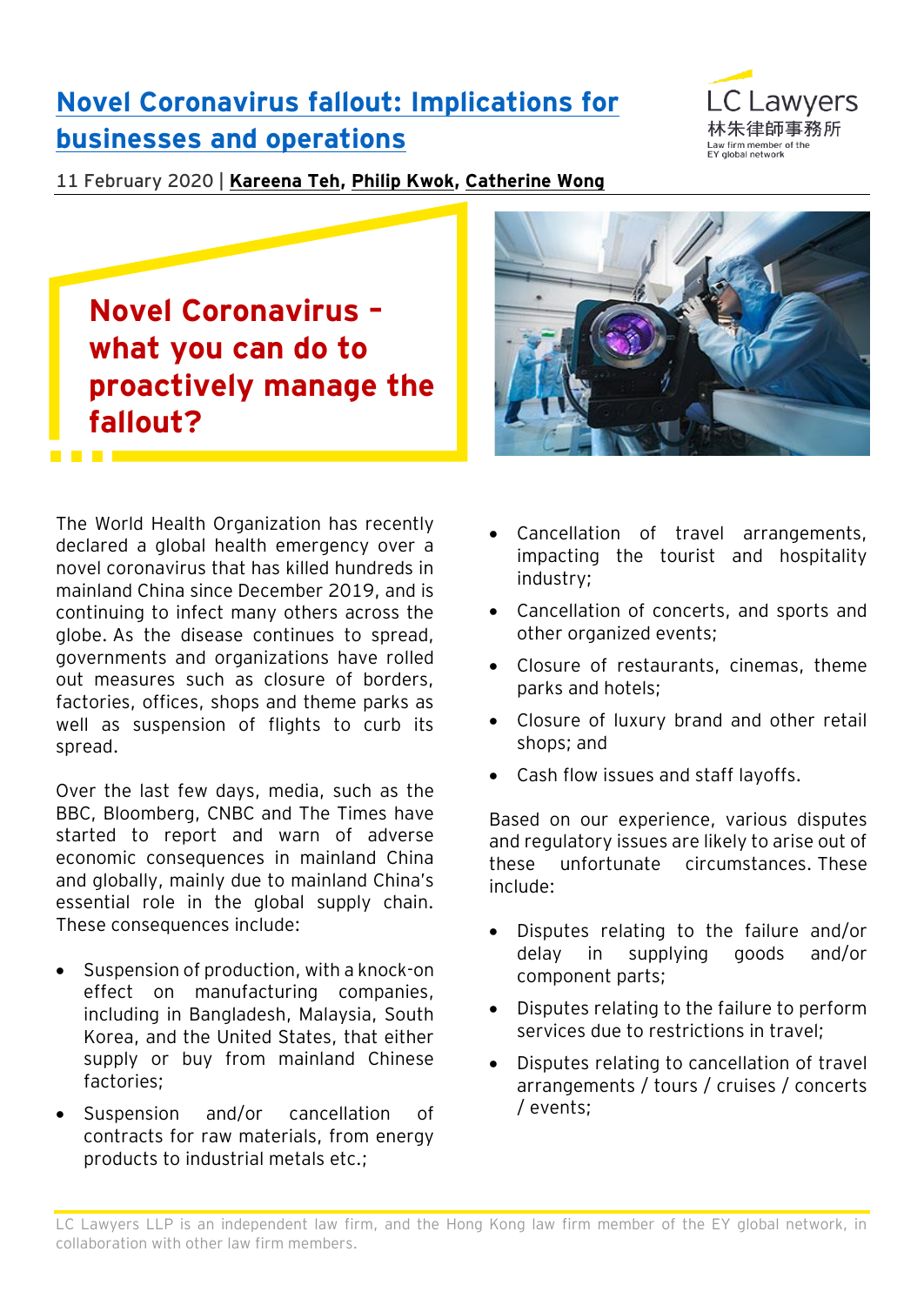- Disputes relating to closure of business, including laying off of staff and breaking of leases;
- Disputes relating to defaults in repaying loans and calls on guarantees;
- Disputes relating to insurance coverage for business interruption; and
- Non-timely and/or inaccurate disclosure by listed companies of inside information (e.g. profit warnings due to business disruption caused by the virus outbreak and/or containment measures).

As of 6 February 2020, there are 436 and 27 mainland Chinese companies listed on the Main Board and the GEM Board of the Stock Exchange of Hong Kong Limited (the "**Hong Kong Stock Exchange**") respectively. Those whose business operations and financial performance have been or are impacted by the virus outbreak and/or containment measures will need to make accurate and timely disclosures of inside information (e.g., profit warnings) under the Securities and Futures Ordinance (**SFO**). Failure to do so could result in investigations and enforcement action being taken by the Securities and Futures Commission.

Key steps for management to consider if business and operations have been or could be adversely impacted by the outbreak of the novel coronavirus and/or the measures implemented to contain its outbreak:

- Understand the impact of the novel coronavirus on the business and operations, including on cash flow and financial performance.
- Consider whether there is cover under insurance policies, including for interruption to business, and take steps to provide prompt notification.
- Communicate in a timely way with stakeholders (including investors, financiers, employees, and regulatory authorities) on difficulties that have arisen and/or may arise to ensure ongoing support.
- For those that are listed and/or regulated, consider whether there are any disclosure requirements that have to be made, and take steps to provide timely disclosures.
- Understand the nature of contractual rights and obligations, including the governing law, whether there are provisions allowing for non-performance, suspension and/or deferment of performance that may apply, and the dispute resolution mechanism. Note that the legal position under different governing laws may be different and most laws are unlikely to allow cancellation, suspension and/or deferment of contractual rights and obligations just because they are more difficult or expensive to perform.
- For those facing difficulties and/or an inability to perform:
	- $\circ$  Consider whether these difficulties and/or inability to perform are caused by the outbreak of the virus and/or the measures to contain it, and document evidence of the difficulties and/or inability to perform.
	- $\circ$  Consider whether there are any steps that can be taken to perform the contract and/or mitigate loss, and if so, take those steps and document evidence of the steps taken.
	- o Where performance is not possible, document evidence of the inability.
	- $\circ$  Communicate in a timely manner with counter-parties to notify that there are difficulties and/or an inability to perform.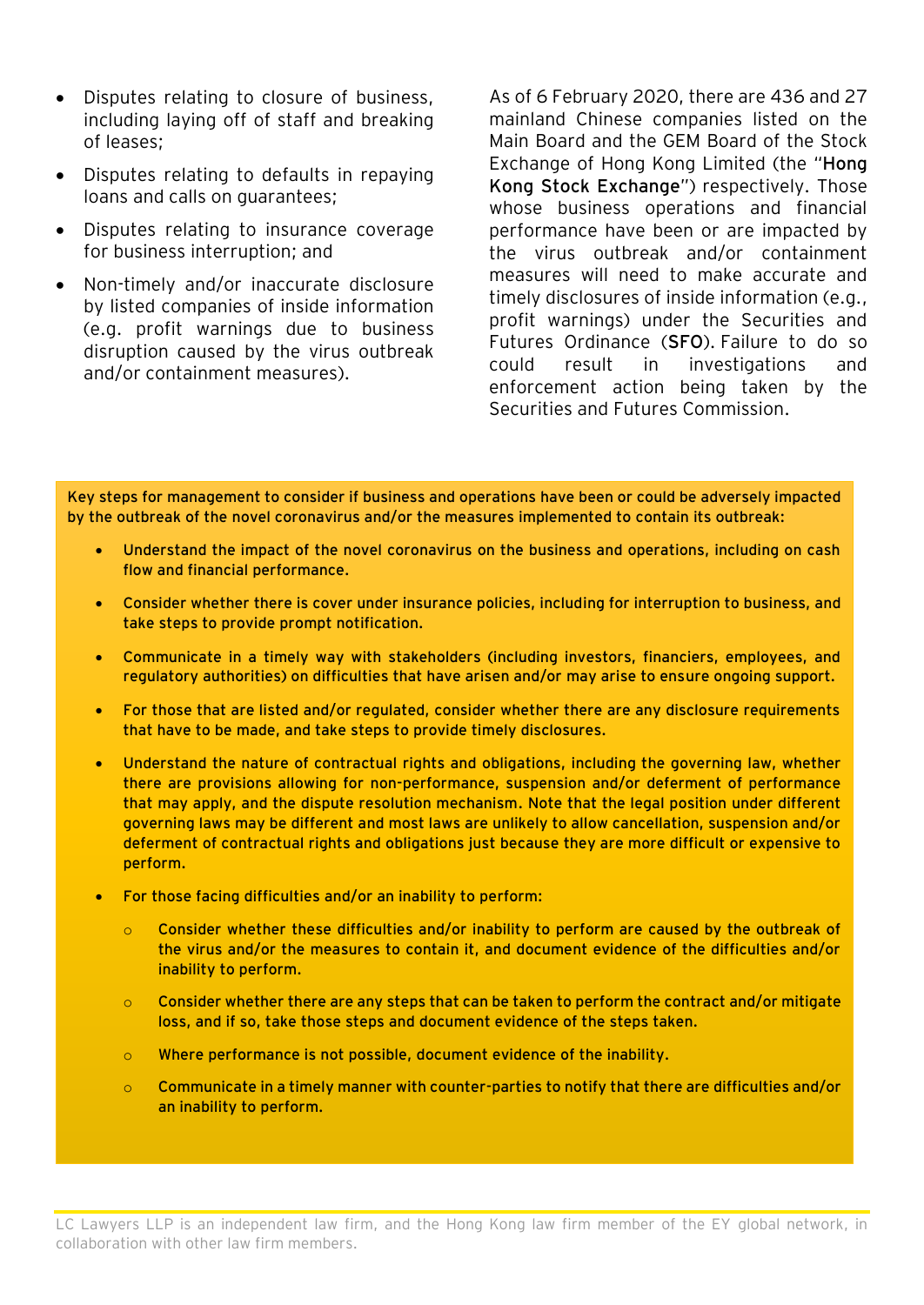### **How can LC Lawyers LLP help – our service offerings**

Our team of dispute resolution and regulatory compliance and investigations lawyers **represent clients in cross-border complex disputes**, including complex commercial litigation and international arbitrations cases, and **advise on regulatory matters**. We have a **deep understanding of business practices and regulatory systems, particularly in Hong Kong and Mainland China**, where we represent companies and executives in various industries, including financial services, commodity trading, manufacturing and retail, in relation to a myriad of disputes and regulatory matters, such as those described above.

We can assist management **assess the impact of the novel coronavirus outbreak and the measures to contain them** on businesses and operations. We can also assist management to **devise a plan for dealing with the adverse consequences, provide practical guidance,** including on the key steps summarised above.

We work closely with other law firm members in the global EY network, including Mainland Chinese lawyers, to provide our clients with jurisdictionally relevant legal advice and assistance.